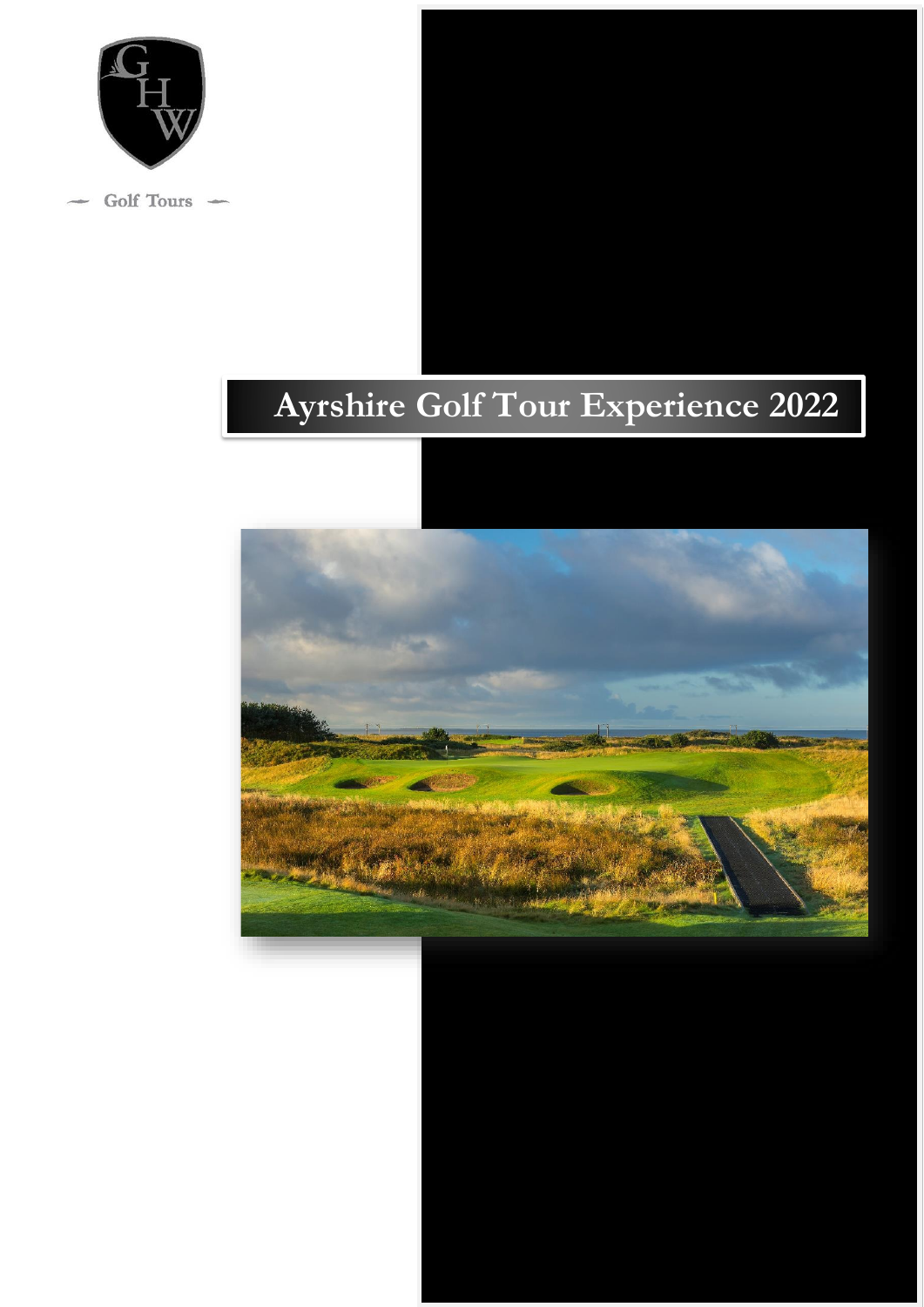

# **Ayrshire Golf Tour Experience 2022**

## **Based on 4 Golfers**

### **Valid: 1 st April - 31st October 2022**

| <b>Date</b> | <b>Hotel &amp; Details</b>                                                                 | <b>Golf &amp; Details</b>                                                                                                                                                                                                                                                                                                                             |
|-------------|--------------------------------------------------------------------------------------------|-------------------------------------------------------------------------------------------------------------------------------------------------------------------------------------------------------------------------------------------------------------------------------------------------------------------------------------------------------|
| Day 1       | <b>Overnight at Old Loans Inn</b><br>2 x Standard Twin Bedrooms<br>Dinner, Bed & Breakfast | Arrive at Glasgow or Edinburgh Airport<br><b>Meet &amp; Greet by our Representative</b><br><b>Welcome Pack upon arrival including Gifts</b><br><b>Transfer to Kilmarnock Barassie Golf Club</b><br><b>Round on Kilmarnock Barassie</b><br>Transfer to Lochgreen Hotel Troon (Check-In)<br>Evening Meal at Bisque at Lochgreen Hotel                   |
| Day 2       | Overnight at Old Loans Inn<br>2 x Standard Twin Bedrooms<br>Dinner, Bed & Breakfast        | <b>Breakfast</b><br><b>Transfer to Royal Troon Golf Club</b><br><b>Round on Royal Troon Golf Club</b><br>Transfer to Kylestrome Bar & Grill Ayr<br>Evening Meal at Kylestrome Bar & Grill Ayr<br><b>Transfer to Lochgreen Hotel</b>                                                                                                                   |
| Day 3       | <b>Overnight at Old Loans Inn</b><br>2 x Standard Twin Bedrooms<br>Dinner, Bed & Breakfast | <b>Breakfast</b><br><b>Transfer to Trump Turnberry Golf Resort</b><br><b>Round on Turnberry Ailsa Course</b><br><b>Private Transfer to Culzean Castle</b><br><b>Entry to Culzean Castle</b><br><b>Private Transfer to Truin Restaurant Troon</b><br><b>Evening Meal at Truin Restaurant Troon</b><br><b>Private Transfer to Lochgreen Hotel Troon</b> |
| Day 4       | Overnight at Old Loans Inn<br>2 x Standard Twin Bedrooms<br>Dinner, Bed & Breakfast        | <b>Breakfast</b><br><b>Transfer to Dundonald Links</b><br><b>Round on Dundonald Links</b><br><b>Transfer to The Urbanist Kilmarnock</b><br><b>Evening Meal at The Urbanist Kilmarnock</b><br><b>Private Transfer to Lochgreen Hotel Troon</b>                                                                                                         |
| Day 5       | <b>Overnight at Old Loans Inn</b><br>2 x Standard Twin Bedrooms<br>Dinner, Bed & Breakfast | <b>Breakfast</b><br><b>Transfer to Glasgow Gailes Golf Club</b><br><b>Round on Glasgow Gailes</b><br><b>Transfer to The Robert Burns Museum &amp; Cottage</b>                                                                                                                                                                                         |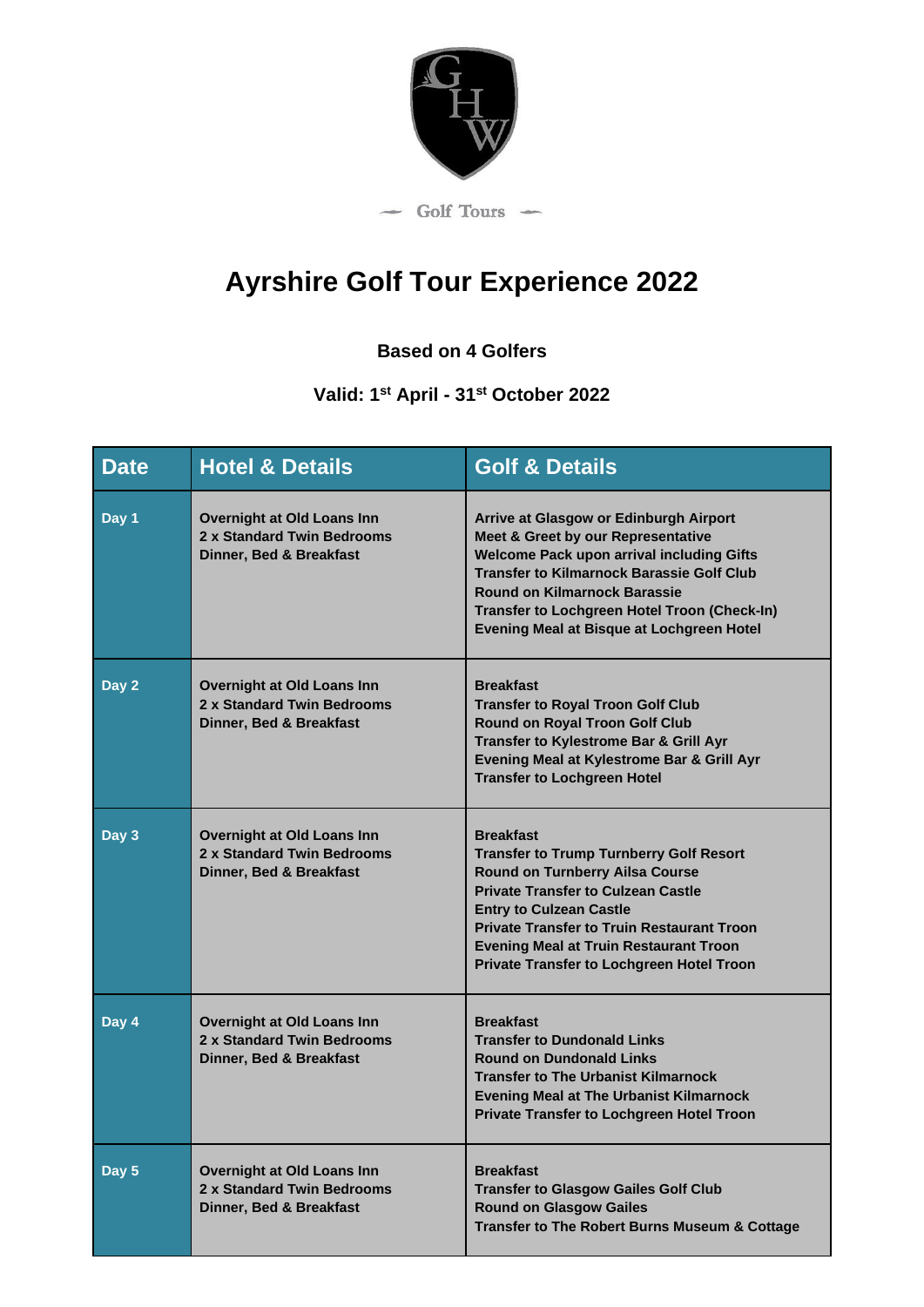|       |                                                                                     | <b>Entry to The Robert Burns Museum &amp; Cottage</b><br><b>Transfer to Cecchinis Restaurant Ayr</b><br><b>Evening Meal at Cecchinis Restaurant Ayr</b><br><b>Transfer to Lochgreen Hotel Troon</b>                                                                                              |
|-------|-------------------------------------------------------------------------------------|--------------------------------------------------------------------------------------------------------------------------------------------------------------------------------------------------------------------------------------------------------------------------------------------------|
| Day 6 | Overnight at Old Loans Inn<br>2 x Standard Twin Bedrooms<br>Dinner, Bed & Breakfast | <b>Breakfast</b><br><b>Transfer to Western Gailes Golf Club</b><br><b>Round on Western Gailes</b><br>Two Course Lunch at Western Gailes Clubhouse<br><b>Transfer to Si Bar &amp; Restaurant Irvine</b><br>Evening Meal at Si Bar & Restaurant Irvine<br><b>Transfer to Lochgreen Hotel Troon</b> |
| Day 7 |                                                                                     | <b>Breakfast</b><br><b>Check-Out of Lochgreen Hotel Troon</b><br><b>Transfer to Glasgow or Edinburgh Airport</b><br><b>End of Tour</b>                                                                                                                                                           |







#### *Clients' own arrangements & responsibilities:*

- ➢ International/Domestic Flights: Own Arrangements
- 

➢ Travel Insurance: Own Arrangements

#### *Our inclusive price provides for the following services:*

- ➢ Meet & Greet at by our Representative/Driver
- $\triangleright$  Welcome pack upon arrival including accommodation/golf vouchers and souvenir gifts
- ➢ Private luxury transfers as stated
- ➢ 6 Nights B&B at \*\*\*\*\* Lochgreen Hotel (Troon)
- ➢ 2 x Standard Twin Rooms or 4 x Standard Double Rooms for Single use (see pricing below)
- ➢ 6 x Evening Meals as stated (excluding beverages)
- ➢ 6 x Pre-booked guaranteed golf rounds as stated
- ➢ 1 x Entry to Culzean Castle
- ➢ 1 x Entry to The Robert Burns Museum & Cottage
- ➢ Representative services
- ➢ Provision of all relevant travel documentation
- ➢ Emergency contact telephone number throughout your tour
- ➢ Financial Failure Protection Insurance

#### **Total Package Cost: £3,245.00** per person (twin occupancy)

**£3,800.00** per person (single occupancy)